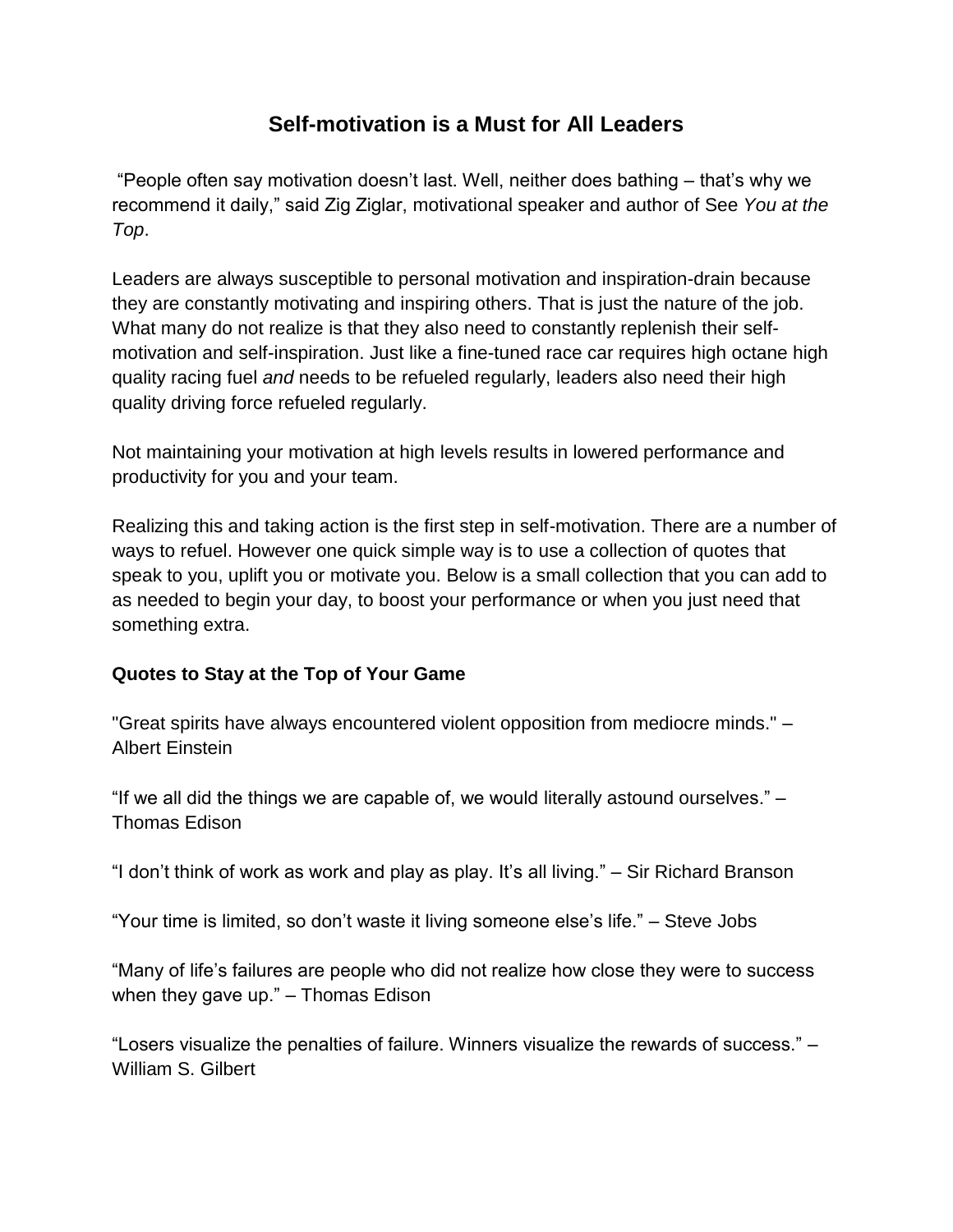"To be a champion, you have to believe in yourself when no one else will." – Sugar Ray Robinson

"I don't know the key to success, but the key to failure is trying to please everybody." – Bill Cosby

"If you believe in yourself and have dedication and pride – and never quit you'll be a winner." - Paul "Bear" Bryant

"Motivation is a fire from within. If someone else tries to light that fire under you, chances are it will burn very briefly." – Stephen R. Covey

"It is never too late to be what you might have been." – George Eliot

"Men are born to succeed, not to fail." – Henry David Thoreau

Note – there is a difference in refueling your self-motivation and refueling inspiration. It takes words with different energy to inspire versus motivate. The list below is intended to be the beginning of refueling your inspiration – which leads to break-through thinking, problem solving and innovation.

## **Quotes to Inspire**

"The secret to being wrong isn't to avoid being wrong! The secret is being willing to be wrong. The secret is realizing that wrong isn't fatal." – Seth Godin

"Everyone thinks of changing the world, but no one thinks of changing himself." – Leo **Tolstoy** 

"You don't need someone to tell you what to do. You know what you need to do. Do it." - Randy Gage

"If you can dream it, you can do it." – Walt Disney

"Be sure you put your feet in the right place, then stand firm." - Abraham Lincoln

"Twenty years from now you will be more disappointed by the things that you didn't do than by the ones you did do." – Mark Twain

"I can't believe that God put us on this earth to be ordinary." – Lou Holtz